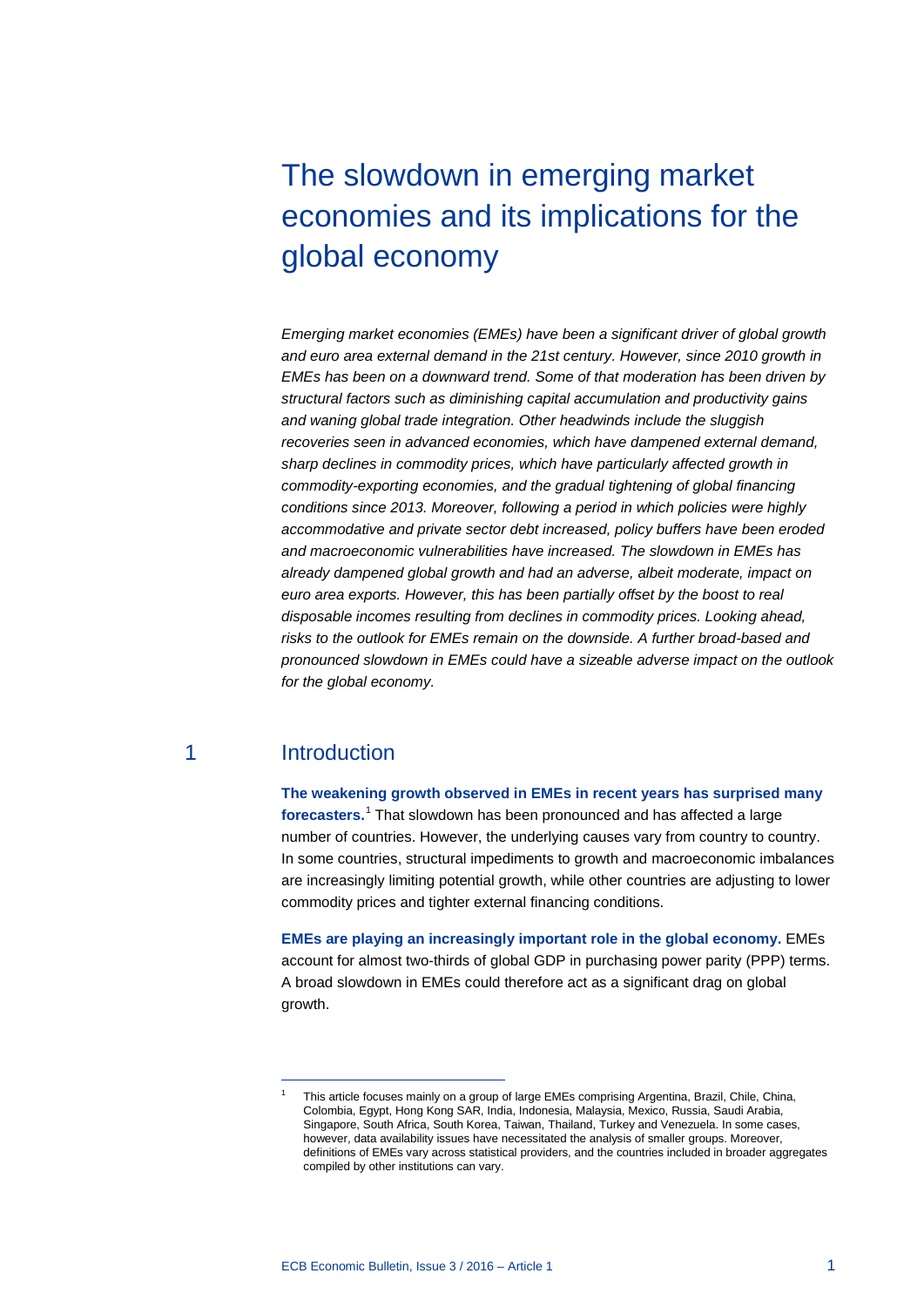### **This article analyses the causes of the slowdown in EMEs and assesses the economic outlook and the implications for the global economy and the euro area.** The next section outlines the headwinds that have been impeding EMEs in recent years. Section 3 then assesses the risks to the economic outlook, focusing on EMEs' potential vulnerability to an abrupt tightening of external financing conditions against the backdrop of rising indebtedness. The final section discusses the role of EMEs in the global economy and considers the transmission channels to the euro area in the event of a more pronounced slowdown in EMEs.

## 2 The factors contributing to the slowdown in EMEs

**Since 2010 growth in EMEs has been on a downward trend.** EMEs weathered the global financial crisis rather better than advanced economies and recovered strongly afterwards, recording aggregate GDP growth of 7.5% in 2010. However, last year was the fifth consecutive year of slowing economic growth in EMEs, with aggregate GDP growth standing at just 4.0% in 2015 – markedly lower than the levels observed in the years before the financial crisis. The slowdown has been broadly based: growth has been weaker in the last three years than it was before the financial crisis in most large EMEs (see Chart 1).

### **Chart 1**

#### Average GDP growth in large EMEs

#### **Chart 2** Average GDP growth in past decades



#### (x-axis: average real GDP growth, 2000-07; y-axis: average real GDP growth, 2012-15; annual percentage changes)



Sources: IMF and ECB staff calculations. Notes: The sample comprises Argentina, Brazil, Chile, China, Colombia, Egypt, Hong Kong SAR, India, Indonesia, Malaysia, Mexico, Russia, Saudi Arabia, Singapore, South Africa, South Korea, Taiwan, Thailand and Turkey. The EME aggregate is a PPPweighted average for these countries.

Sources: IMF and ECB staff calculations.

### **One factor underlying that deceleration has been a structural moderation in EMEs**' **growth.** Looking at developments from a longer-term perspective, the period from 2000 to 2010 was exceptional, with EMEs averaging aggregate GDP growth of almost 6%, compared with less than 4% in the previous two decades (see Chart 2). EMEs benefited from a confluence of tailwinds: strong demand in advanced economies, buoyant financial markets in the run-up to the global financial crisis, and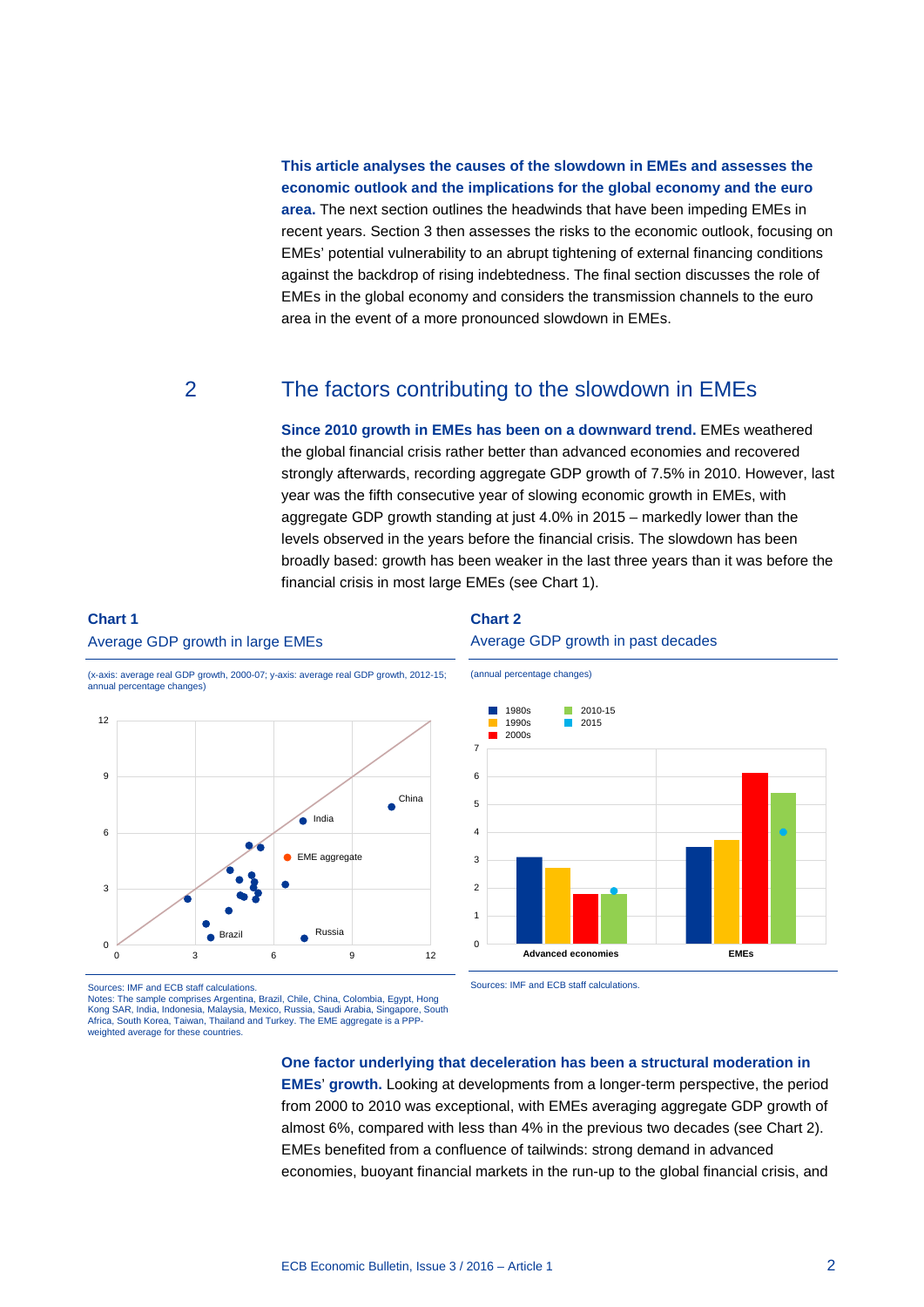increasing integration into the global economy. The rise in commodity prices – which was partly attributable to the strong growth seen in many EMEs – also benefited commodity-exporting economies, boosting investment in these economies. In this environment, robust capital accumulation and strong productivity growth helped to boost trend growth rates. As those factors have ebbed since the global financial crisis, so too has potential growth. In addition, previously favourable demographic trends have gradually waned in some countries, as growth in the working age population has moderated. ECB staff estimates based on a Cobb-Douglas production function attribute around one-third of the moderation in growth seen in the seven largest EMEs since 2010 to falling potential growth (see Chart 3).

### **Chart 3**

#### Potential output in large EMEs



Sources: IMF, OECD, national data and ECB staff calculations.

<span id="page-2-2"></span>Note: This chart shows PPP-weighted estimates of potential GDP for Brazil, China, India, Mexico, Russia, South Korea and Turkey, based on a Cobb-Douglas production function.

-

**Changes in potential growth have varied across the largest EMEs, as have the factors underlying those developments.** In China, years of credit-driven investment have resulted in excess capacity in some sectors, as well as the misallocation of resources and a build-up of debt, while the benefits of accession to the World Trade Organization and increased trade integration have gradually waned. Moreover, although there remains scope for productivity gains through the reallocation of workers from rural to urban areas and integration into more advanced sectors with higher levels of productivity, the labour force has been in decline since 2011. In Russia, unfavourable demographic trends are also weighing on potential growth. Declines in energy prices and international sanctions imposed as a result of the conflict in Ukraine have also exacerbated long-standing obstacles to investment and growth, such as infrastructure bottlenecks and a poor business climate (which were encouraging capital outflows even before the sharp recession began in 2014). In Brazil, potential growth

has deteriorated as reduced commodity prices have hit investment activity in the country's key export sectors. Weak infrastructure investment and an onerous regulatory environment have exacerbated poor productivity. In India, by contrast, potential growth has remained robust as favourable demographics and structural reforms aimed at enhancing the country's business environment have boosted growth dynamics.<sup>[2](#page-2-0)</sup>

**External factors have also contributed to the slowdown in EMEs.** The literature has highlighted the impact that external factors, such as global trade dynamics, the global financing environment and commodity market fluctuations, have on EMEs' economic activity.<sup>[3](#page-2-1)</sup> Bayesian vector autoregressive (BVAR)<sup>[4](#page-2-2)</sup> models for a sample of

<span id="page-2-1"></span><span id="page-2-0"></span><sup>2</sup> See the box entitled "The rise to prominence of India's economy", *Economic Bulletin*, Issue 4, ECB, 2015.

<sup>3</sup> See IMF, *World Economic Outlook*, Chapter 4, April 2014; and Didier, T., Kose, M.A., Ohnsorge, F. and Ye, L.S., "Slowdown in emerging markets: rough patch or prolonged weakness?", Policy Research Note PRN/15/04, World Bank Group, December 2015.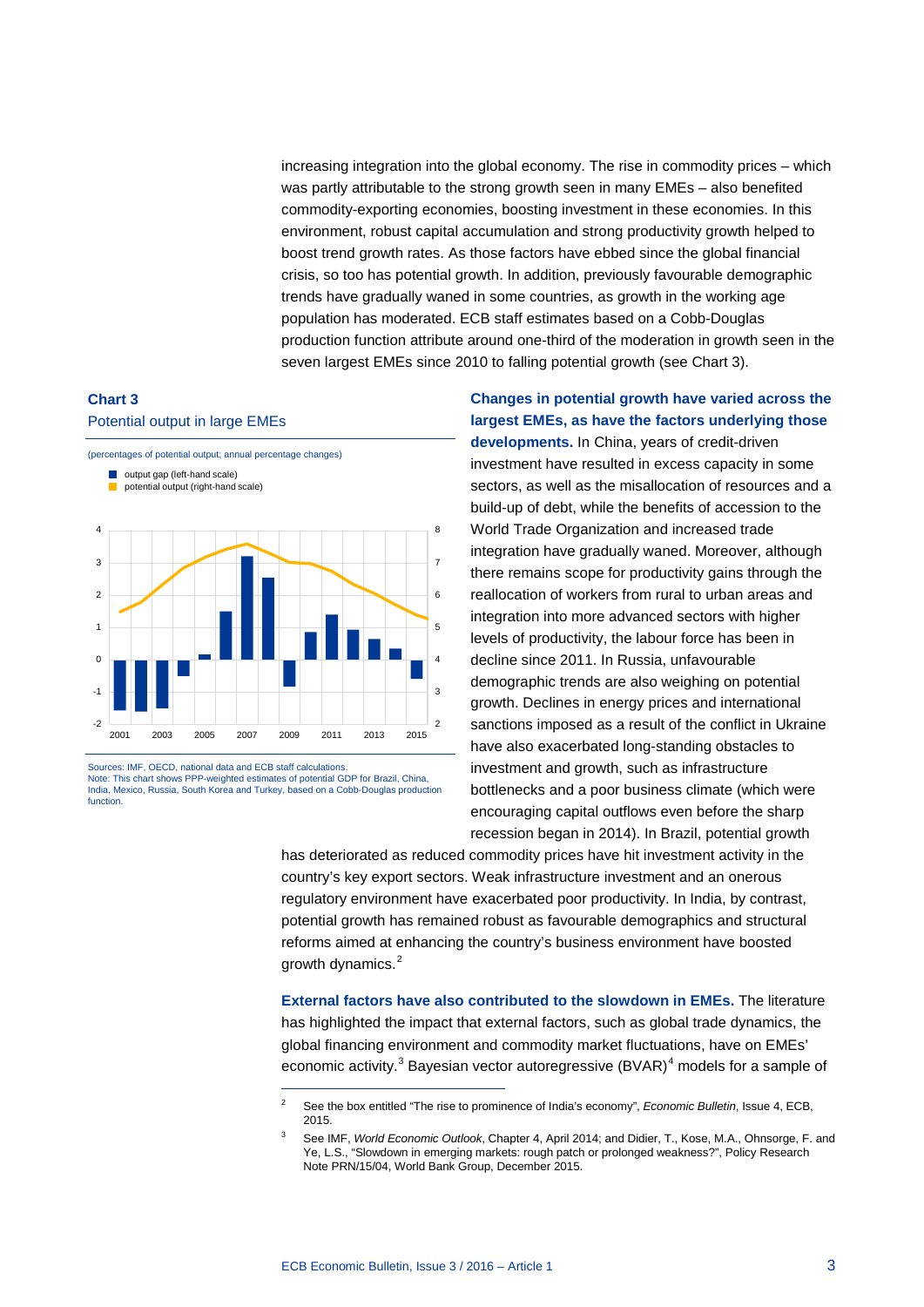12 large EMEs confirm that view, suggesting that external factors have accounted for around half of all variations in growth dynamics in the last two decades. Looking at the most recent period, external factors were important in the initial downturn observed as of 2010. Since 2014, however, domestic factors have played a larger role in dampening growth (see Chart 4).

### **Chart 4** Contributions to GDP growth in EMEs



Sources: ECB staff calculations, Bloomberg and the IMF World Economic Outlook. Notes: This chart shows estimated contributions to annual GDP growth (expressed as deviations from the steady state) based on BVAR models estimated separately for each EME and aggregated using PPP weights. The sample comprises Argentina, Brazil, Chile, India, Indonesia, Malaysia, Mexico, Russia, South Korea, Taiwan, Thailand and Turkey. See footnote 4 for details.

-

**Among the external factors, sluggish external demand and global trade have both had an adverse effect on EMEs in recent years.** Global trade volumes have grown at rates well below historical norms in the past five years. After growing at almost twice the rate of GDP on average in the two decades before the financial crisis, trade has barely kept pace with economic activity since 2011. Some of that weakness stems from inter-EME trade developments, perhaps reflecting the dwindling benefits of EMEs' integration into global markets. In particular, the moderation seen in trade with China has affected that country's trading partners, including other Asian EMEs and commodityexporting economies. However, the slow recoveries observed in advanced economies, where both private and public sectors have sought to repair balance sheets in the wake of the global financial crisis, have also weighed on trade-intensive components of demand such as investment. Moreover, the persistent weakness of global trade volumes since 2011 may also point to a structural shift, perhaps related to the weakening of global supply chain expansion.<sup>[5](#page-3-0)</sup>

**Declines in commodity prices have also affected some EMEs.** Oil prices have declined sharply over the last 18 months, with prices at the end of March 2016 around two-thirds of the mid-2014 peaks. Other commodity prices have also been on a downward trend, with the IMF non-fuel primary commodities index standing 40% below its 2011 peak. The moderation seen in commodity prices – particularly oil prices – has reflected both supply and demand-side factors. Much of the initial decline in oil prices during 2014 was attributable to supply-side factors, as oil production increased more strongly than expected against the backdrop of high levels of past investment and technological innovations. OPEC's decision in November 2014 to keep production quotas unchanged exacerbated the decline in oil prices, as did the resilience of shale oil production. However, weaker demand played

The BVAR models are estimated separately for each of the 12 EMEs. Each model includes an external (i.e. exogenous) block (comprising growth and inflation in the United States, ten-year US bond yields, the J.P. Morgan Emerging Market Bond Index spread, and the terms of trade) and a domestic block (comprising GDP, inflation, the real effective exchange rate and the short-term real interest rate). The models use a Choleski identification scheme, with the variables ordered as above. They are estimated using quarterly data from the first quarter of 1998 to the third quarter of 2015. For a similar analysis, see IMF, *World Economic Outlook*, Chapter 4, April 2014.

<span id="page-3-0"></span><sup>5</sup> See the article entitled "Understanding the weakness in world trade", *Economic Bulletin*, Issue 3, ECB, 2015.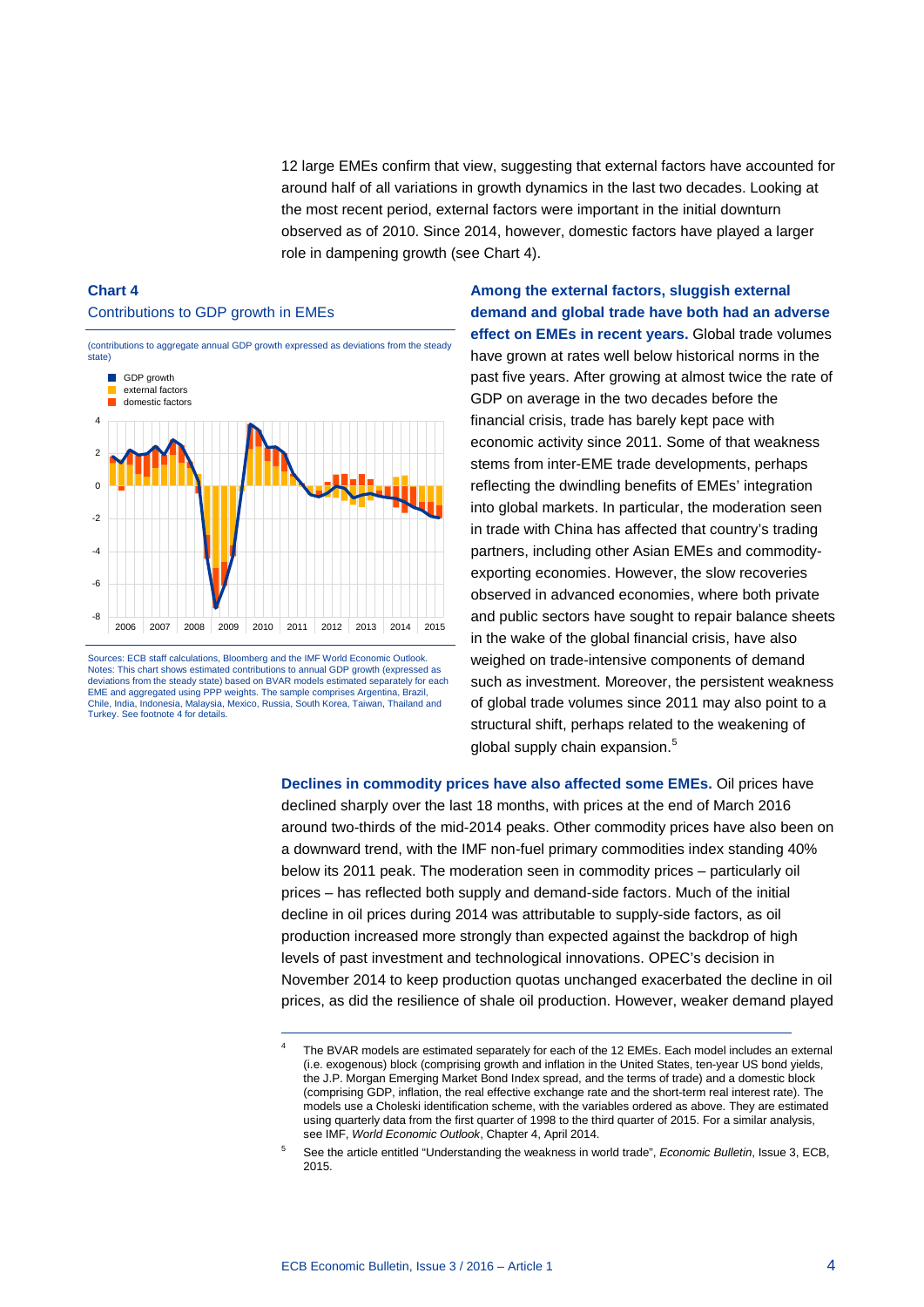an increasingly important role in driving prices down in the second half of 2015, particularly as growth in EMEs slowed. This has resulted in a sharp divergence in EMEs' prospects, depending on whether they are exporters or importers of commodities. Commodity-exporting economies' terms of trade have deteriorated, which has affected economic activity and caused contractions in investment in commodity-related sectors (see Chart 5). In some larger countries, particularly Brazil and Russia, declines in key commodity prices have interacted with other shocks (including political uncertainty and the fallout from geopolitical tensions), leading to significant macroeconomic adjustments. As commodity-driven revenues have shrunk and fiscal positions have deteriorated, governments in commodity-exporting economies have had difficulty cushioning the downturn in activity. Commodityexporting economies with flexible exchange rates have also seen their monetary policies constrained, as their currencies have depreciated in line with the falling commodity prices and inflationary pressures have risen. At the same time, although commodity-importing economies have benefited from rising real disposable incomes, the effects on economic activity have been fairly slow to materialise. In some countries, falling energy prices have enabled governments to reduce fuel subsidies and increase fiscal sustainability, while in others, private savings have increased.

### **Chart 5**

Average GDP growth in commodity-exporting economies and commodity-importing economies



Sources: National data and Haver Analytics.

Notes: The latest observation is for the third quarter of 2015. Lines are PPP-weighted averages of GDP growth in EMEs. The shaded area shows the 10th to the 90th growth percentiles across the EMEs in the sample. The commodity-importing economies are the Hong Kong SAR, India, Singapore, South Korea, Taiwan, Thailand and Turkey. The commodity-exporting economies are Argentina, Brazil, Chile, Colombia, Indonesia, Malaysia, Mexico, Russia, Saudi Arabia, South Africa and Venezuela.

**In addition, after being broadly favourable in the years following the global financial crisis, the external financing environment has gradually** 

**tightened.** In the early stages of the post-crisis recovery, EMEs benefited from a supportive external financing environment. Global funding conditions were favourable to EMEs, with central banks in advanced economies pursuing accommodative policies, keeping interest rates low and engaging in large-scale asset purchases. Capital flows to EMEs generally remained buoyant. Over the last three years, however, financing conditions have tightened. The "taper tantrum" observed in the summer of 2013, when speculation mounted about the Federal Reserve System's intention to tighten US monetary policy, sparked a sharp correction in financial markets. External funding conditions tightened again in anticipation of an increase in US interest rates (which eventually came in December 2015). Meanwhile, the unwinding of excessive stock market valuations amid changes in China's exchange rate policy framework has added to uncertainty and financial market volatility in recent months. Balance of payments data show net capital outflows from the largest EMEs during the first three quarters of 2015 (see Chart 6). More timely indicators

point to a strengthening of capital outflows towards the end of 2015, particularly in China. Several EMEs have seen their currencies depreciate (see Chart 7). The impact of tighter financing conditions can be seen in higher bond yields, widening credit spreads and substantial corrections in equity prices.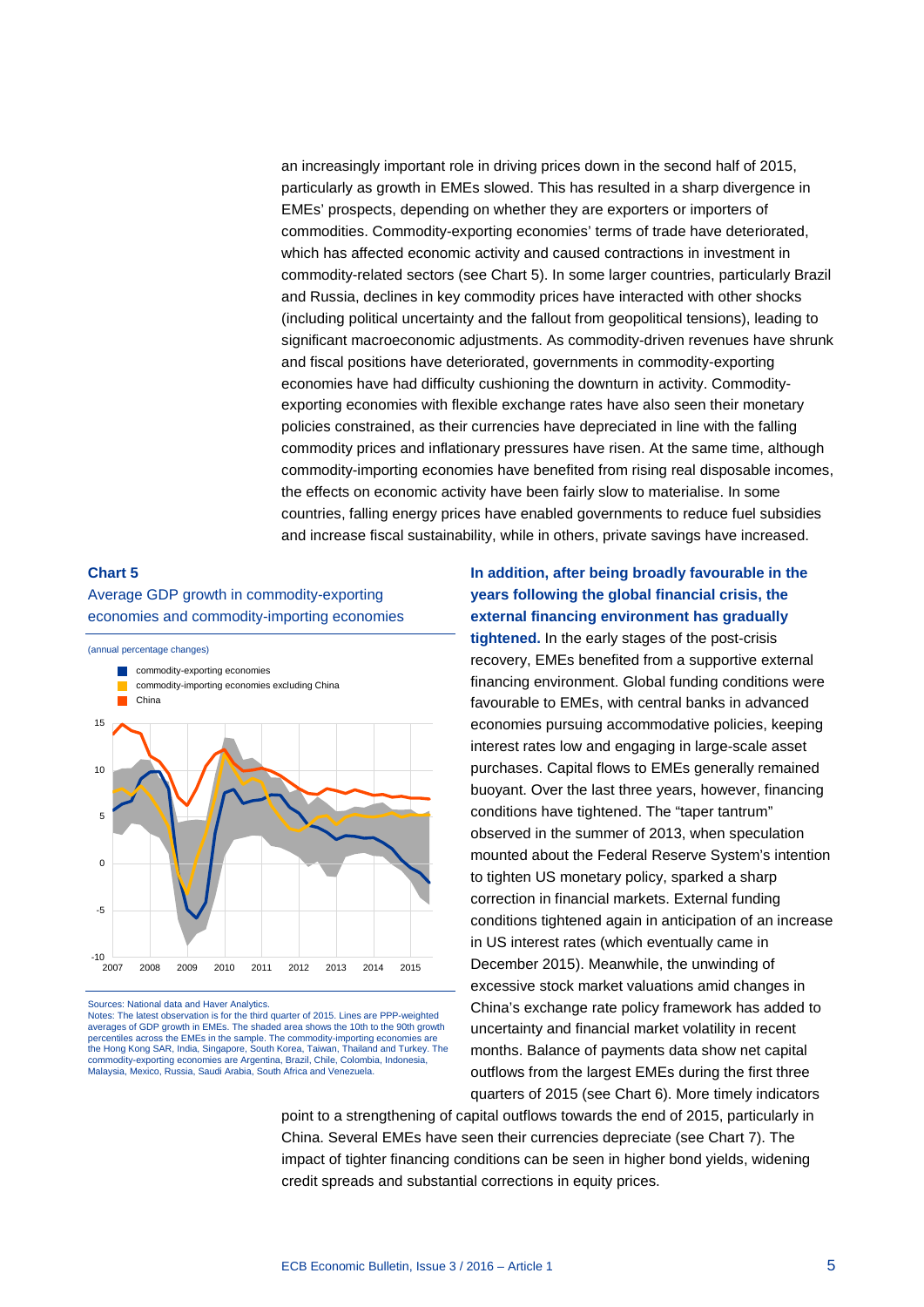#### Average capital flows to EMEs



Sources: IMF and national data.

Notes: The latest observation is for the third quarter of 2015. Data represent aggregate flows (as percentages of GDP) for Argentina, Brazil, Chile, China, Colombia, Hong Kong SAR, India, Indonesia, Malaysia, Mexico, Russia, Singapore, South Korea, Taiwan, Thailand and Turkey. Net capital flows represent the financial account from the balance of payments excluding changes in reserve assets.

#### **Chart 7**





Source: ECB staff calculations.

Note: The latest observation is for February 2016. An increase in the index denotes an increase in the value of the currency.

**At the same time, the support provided by accommodative policies in the aftermath of the financial crisis, which helped to sustain demand (particularly through strong credit growth), has weakened.** Although favourable external funding conditions supported EME growth in the years after the global recession, they also posed challenges for EMEs. Faced with a choice between restraining domestic demand and deterring unwelcome capital inflows in order to alleviate appreciation pressures, many EMEs chose to maintain relatively accommodative policies. On aggregate, short-term (ex post) real interest rates were close to zero from 2008 to 2012 (see Chart 8). Long-term interest rates also fell during this period. The substantial fiscal stimulus provided in 2009 and 2010 contributed to the supportive macroeconomic environment. In the presence of loose financial conditions, credit expanded rapidly in several countries (see Chart 9). The analysis in the box suggests that domestic and global financial cycles have had a major influence on EMEs' business cycles. The combination of rising domestic credit and capital inflows initially helped to sustain EME growth during a period of external weakness, but in the last three years financial conditions have tightened and that support has begun to wane.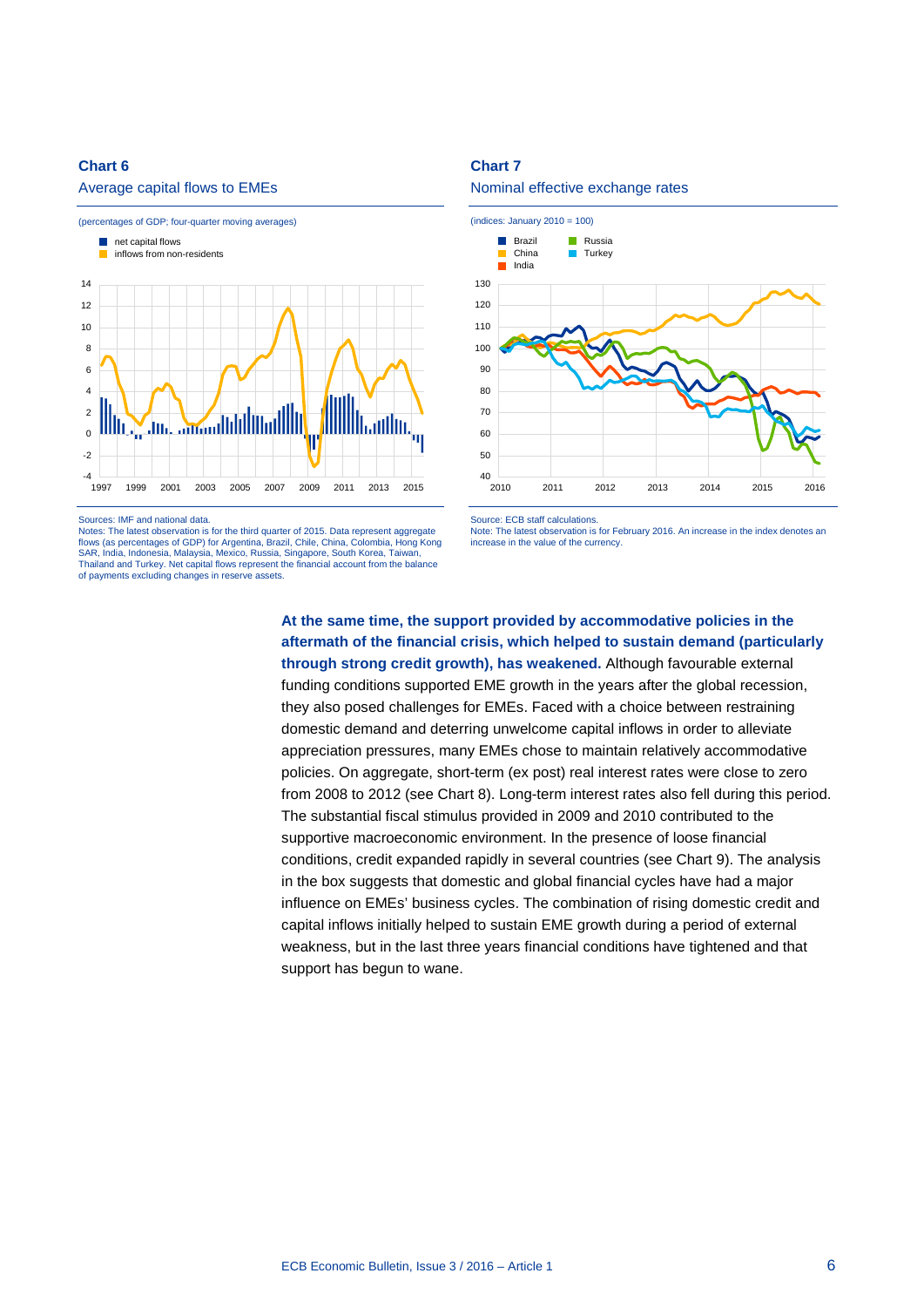#### Policy interest rates in EMEs



#### Sources: IMF and national data.

Notes: The latest observation is for January 2016. Data represent GDP-weighted averages for the following EMEs: Brazil, Chile, Colombia, Hong Kong SAR, India, Indonesia, Malaysia, Mexico, Russia, South Africa, South Korea, Taiwan, Thailand and Turkey. Real rates are calculated as the nominal short-term policy rate minus the CPI inflation rate.

<span id="page-6-0"></span>-

### **Chart 9**

#### Private sector credit-to-GDP ratios



Source: BIS.

### **Box**

The implications of global and domestic credit cycles for EMEs: measures of "financeadjusted" output gaps

**The buoyant credit growth observed in many EMEs has increased concerns about growing imbalances and the potential risks to the economic outlook if the credit cycle were to turn.** In order to gauge the impact of global and domestic credit developments on the business cycle, this box describes estimates of "finance-adjusted" output gaps for a selection of EMEs.

**Measures of finance-adjusted output gaps provide a way of understanding the role that financial factors have played in shaping recent EME business cycle dynamics.** The theory is that traditional measures of potential output may be too restrictive, as inflation may not be the only symptom of an unsustainable expansion. Indeed, the pre-crisis experiences of a number of advanced economies suggest that it is possible for output to be on an unsustainable path even if inflation remains low and stable. Recent literature has explored the concept of finance-adjusted gaps (which use simple filtering techniques to estimate the impact that the financial cycle has on economic activity), finding that financial cycle information can explain some of the cyclical movements in output in some advanced economies.<sup>[6](#page-6-0)</sup>

See Borio, C., Disyatat, P. and Juselius, M., "Rethinking potential output: Embedding information about the financial cycle", *BIS Working Papers*, No 404, February 2013.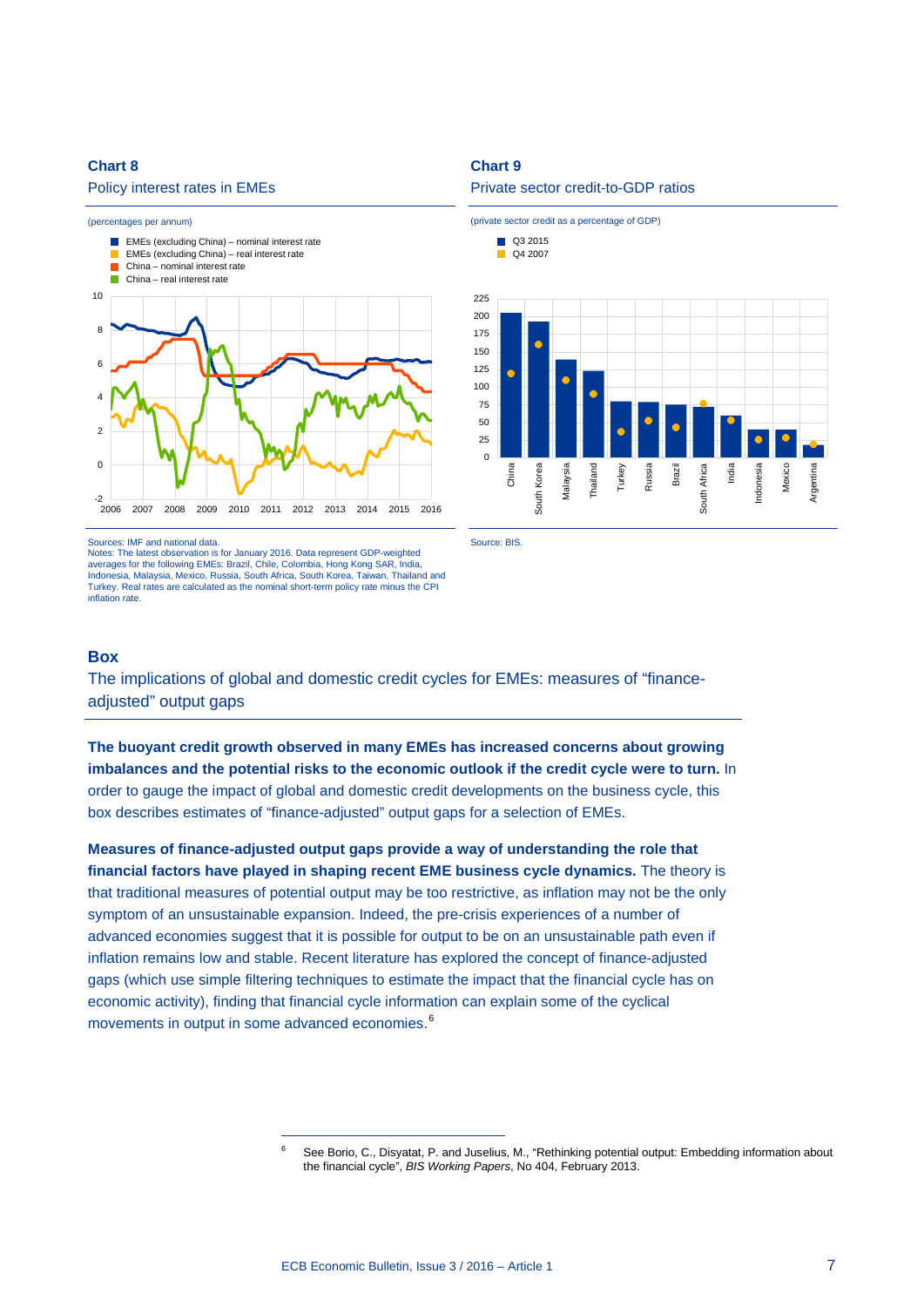### Contributions to the aggregate EME financeadjusted output gap



Source: ECB staff calculations.

Notes: This chart shows contributions to a finance-adjusted output gap estimated for an aggregate of 12 large EMEs. See footnote 7 for details of the sample. The latest observation is for 2014.

-

**Finance-adjusted output gaps have been estimated for a sample of 12 large EMEs, incorporating measures of global and domestic credit cycles.**[7](#page-7-0) The model augments a Hodrick-Prescott filter within a simple statespace framework, allowing financial variables to influence the output gap. Domestic credit gaps are estimated as the deviation of real private sector credit from long-term trends, using an asymmetric band-pass filter.<sup>[8](#page-7-1)</sup> The global financial cycle is estimated as the deviation of aggregate net capital flows to EMEs from long-term trends.<sup>[9](#page-7-2)</sup>

**The model suggests that financial cycle information – as captured by the behaviour of domestic and global credit aggregates – explains part of the cyclical movements in output for most EMEs.** For most countries, global and domestic credit variables explain a large amount of the variation seen in output gaps. Since the global financial crisis, the

finance-adjusted output gap has diverged from a measure based on the Hodrick-Prescott filter. Several countries have seen strong increases in domestic credit during this period, which have raised growth above trend levels. Strong capital inflows also helped to boost economic activity in the aftermath of the global financial crisis, but in 2013 and 2014 (the last two years for which output gaps have been estimated) this contribution moderated. With global financing conditions having tightened further in 2015, this contribution is likely to have declined further.

<span id="page-7-1"></span><span id="page-7-0"></span>**The finance-adjusted model comes with some important caveats, but it provides an interesting alternative perspective on recent developments in EMEs, differing from other models of the business cycle.** The production function approach suggests that EMEs' potential growth rose in the mid-2000s and has since fallen (see Chart 3 in the article). By contrast, estimates of finance-adjusted gaps offer an alternative view, suggesting that, in part, EMEs' strong growth reflected some overheating, with economic growth reliant on strong credit growth, particularly after the financial crisis. There are clear limitations to this approach. The model is mostly statistical and does not allow for a structural interpretation. It does not model the process of

<sup>7</sup> The sample comprises Brazil, Chile, China, India, Indonesia, Malaysia, Mexico, Russia, South Africa, South Korea, Thailand and Turkey. The model is estimated separately for each country using annual GDP data between 1980 (or the earliest available data) and 2014, which are aggregated using PPP weights.

Reflecting the common view in the literature that financial cycles last longer than traditional business cycles, we measure credit gaps using a filter that isolates cycles with a duration of between 8 and 20 years. See Drehmann, M., Borio, C. and Tsatsaronis, K., "Characterising the financial cycle: don't lose sight of the medium term!", *BIS Working Papers*, No 380, June 2012.

<span id="page-7-2"></span>See Blanchard, O., Adler, G. and de Carvalho Filho, I., "Can foreign exchange intervention stem exchange rate pressures from global capital flow shocks?", *IMF Working Papers*, No 15/159, July 2015. For each country, the series for aggregate net capital flows to EMEs that is included in the model excludes that country from the calculation – i.e. capital flows to the country are not included in the calculation of the aggregate.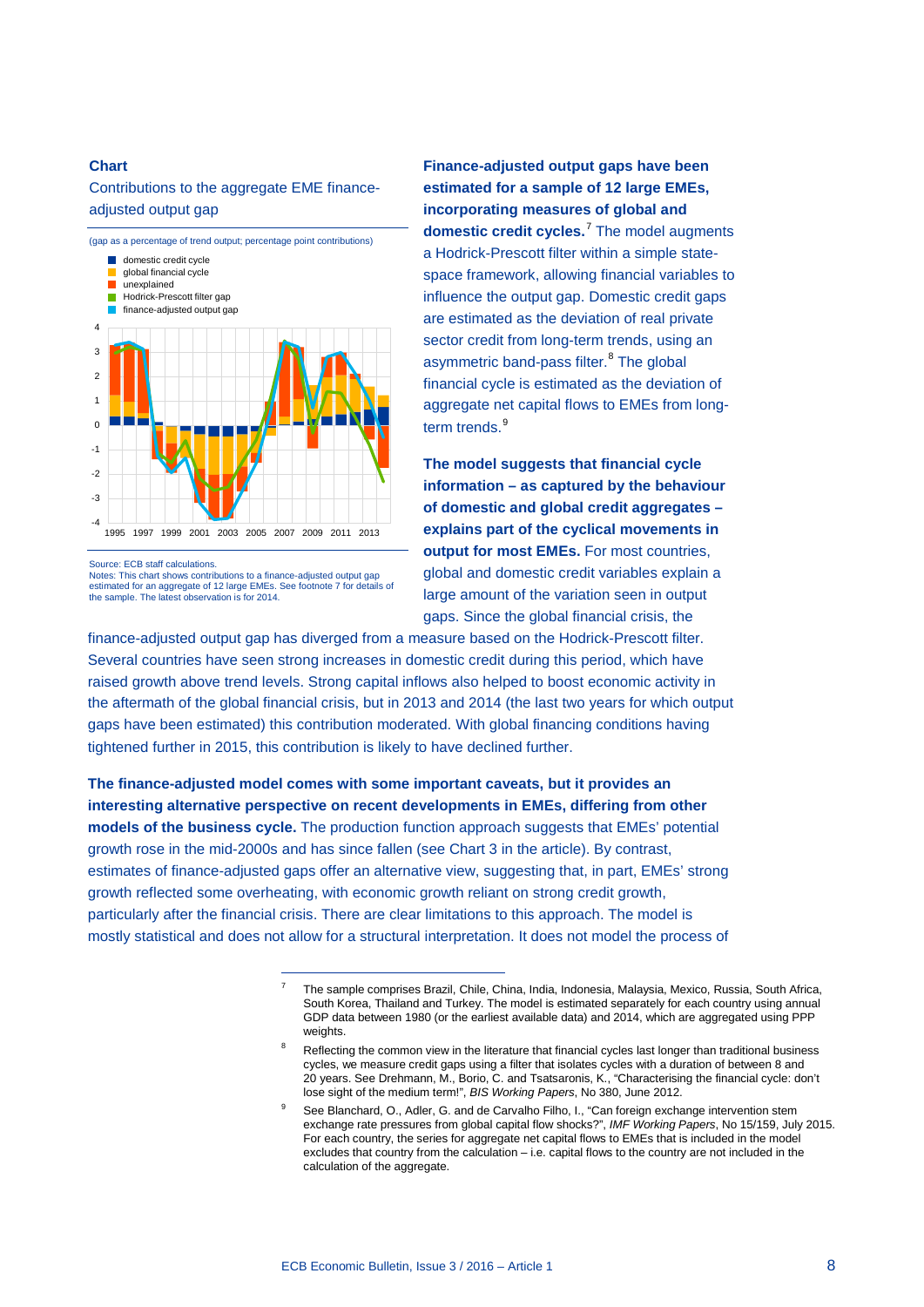the financial cycle, and the link with the business cycle is simplistic. Moreover, it provides no insight into the possible distortions generated by financial imbalances.<sup>[10](#page-8-0)</sup> However, even bearing these caveats in mind, the model could suggest that a further tightening of financing and credit conditions could remove a quantitatively important component of support for economic activity in some EMEs.

## 3 Risks and vulnerabilities in the outlook for EMEs

**As economic activity in EMEs has slowed, concerns have increased about the outlook for economic growth and the possible vulnerabilities of some countries.** As discussed in Section 2, some of the factors that helped to sustain activity in the short term have meant that – in some countries, at least – vulnerabilities have increased. The nature of that fragility varies from country to country, ranging from external vulnerabilities to domestic imbalances such as high levels of credit growth. This section assesses risks to the outlook for EMEs, focusing on EMEs' potential vulnerability to an abrupt deterioration in global risk sentiment.

**Many EMEs appear better placed to withstand external shocks than they were prior to previous crises.** Most of the large EMEs have better external positions than they did prior to previous crises. Many countries have either current account surpluses or small deficits (see Chart 10). EMEs also typically have stronger macroeconomic frameworks, with more flexible exchange rate regimes. Moreover, many EMEs hold substantial foreign exchange reserves, considerably in excess of their short-term external liabilities, which should increase resilience in the event of external shocks. A large proportion of EMEs have also adopted inflation-targeting monetary policy frameworks, which can help to anchor inflation expectations and stabilise business cycles.<sup>[11](#page-8-1)</sup>

**Nonetheless, the rising external debt observed in recent years (particularly as a result of US dollar-denominated financing) may have left EMEs vulnerable to a sustained deterioration in global financing conditions.** EMEs' stock of external debt has risen since the global financial crisis, increasing from USD 3 trillion to USD 5 trillion between 2010 and 2014. The appreciation of the US dollar has helped to increase the external debt servicing burden in domestic currency terms for borrowers in some of these countries. Banks remain the primary recipients of cross-border lending, but non-financial corporations are increasingly financing themselves by issuing debt securities, often through overseas subsidiaries.<sup>[12](#page-8-2)</sup> Allowing companies to increase wholesale bank deposits may also have fuelled the expansion of bank

<span id="page-8-0"></span><sup>&</sup>lt;sup>10</sup> For a more comprehensive discussion regarding the possible drawbacks, see Borio, C., Disyatat, P. and Juselius, M., "Rethinking potential output: Embedding information about the financial cycle*", BIS Working Papers*, No 404, February 2013.

<span id="page-8-1"></span><sup>11</sup> See Didier, T., Kose, M.A., Ohnsorge, F. and Ye, L.S., "Slowdown in emerging markets: rough patch or prolonged weakness?", Policy Research Note PRN/15/04, World Bank Group, December 2015.

<span id="page-8-2"></span><sup>12</sup> External debt statistics may understate cross-border borrowing, as some corporations obtain funding from their foreign subsidiaries via inter-company lending, which is not recorded in international debt statistics. See Avdjiev, S., Chui, M. and Song Shin, H., "Non-financial corporations from emerging market economies and capital flows", *BIS Quarterly Review*, December 2014.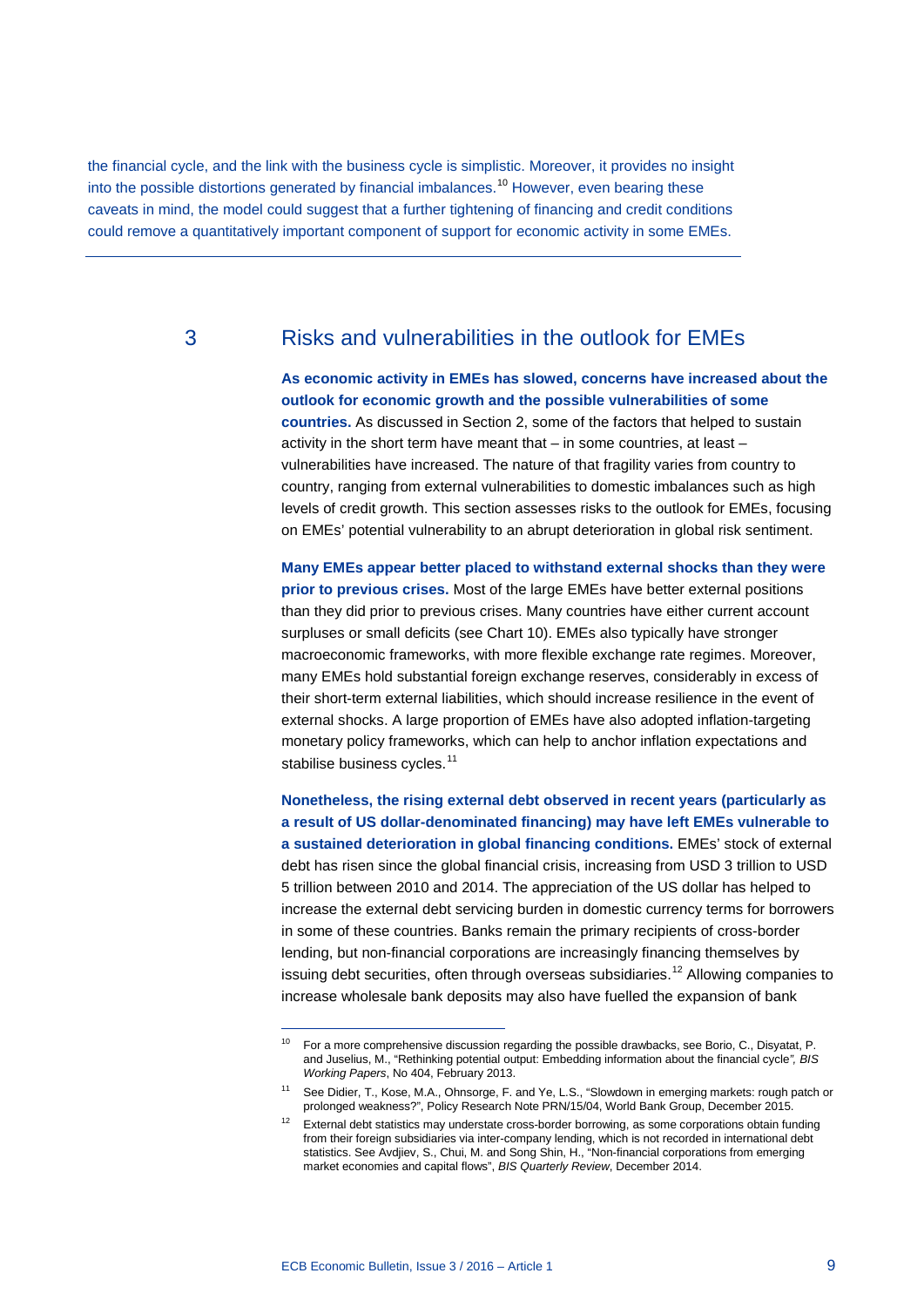balance sheets and domestic credit booms in some EMEs. Although aggregate data suggest that EMEs' net foreign currency position has improved in recent years, there may be currency and maturity mismatches at sector or firm level.<sup>[13](#page-9-0)</sup> In these circumstances, rather than acting as a shock absorber, the depreciation of EMEs' currencies could exacerbate balance sheet weaknesses, posing a risk to their economic outlook. Moreover, while growing issuance of debt denominated in local currency has helped to reduce currency mismatches for EME borrowers, sizeable non-resident holdings of such bonds may nonetheless leave those countries exposed in the event of a swift reversal of global sentiment.<sup>[14](#page-9-1)</sup>

**Moreover, domestic imbalances have increased and policy space has become more limited in some countries.** As foreign currency-denominated financing has risen, domestic credit has increased significantly. Aggregate EME debt across the government, household and corporate sectors has risen by around 50 percentage points as a percentage of GDP since end-2007, with credit to the non-financial corporate sector accounting for the majority of that increase. While the sharpest rise in debt has been observed in China, several other countries have also seen marked increases in private sector credit as a percentage of GDP (see Chart 9). Moreover, in some countries, growing imbalances have been combined with diminishing policy buffers (see Chart 10). Most of the largest EMEs are currently running fiscal deficits. In particular, although falling commodity prices have alleviated fiscal pressures in commodity-importing economies, the fiscal positions of commodity-exporting economies have deteriorated considerably as commodity-driven revenues have shrunk. At the same time, there has been a divergence in terms of the scope for monetary accommodation in the event of further shocks. Some commodity-importing economies have already benefited from interest rate cuts as inflation has fallen. In some cases, however, the scope for further monetary easing may be tempered by concerns about excessive credit growth, given the strong build-up of credit in recent years. In commodity-exporting economies, monetary policy's ability to cushion a further downturn is limited by either fixed exchange rate regimes or high levels of inflation (associated, in part, with sharp declines in the value of those countries' currencies).

<span id="page-9-0"></span><sup>&</sup>lt;sup>13</sup> See Bénétrix, A.S., Lane, P.R. and Shambaugh, J.C., "International currency exposures, valuation effects and the global financial crisis", NBER Working Paper No 20820, January 2015. For a discussion of risks to corporate balance sheets, see Chui, M., Fender, I. and Sushko, V., "Risks related to EME corporate balance sheets: the role of leverage and currency mismatch", *BIS Quarterly Review*, September 2014. See also "Corporate Leverage in Emerging Markets – A Concern?", Chapter 3, IMF *Global Financial Stability Report*, October 2015.

<span id="page-9-1"></span><sup>14</sup> See Ebeke, C. and Kyobe, A., "Global financial spillovers to emerging market sovereign bond markets", *IMF Working Papers*, No 15/141, June 2015.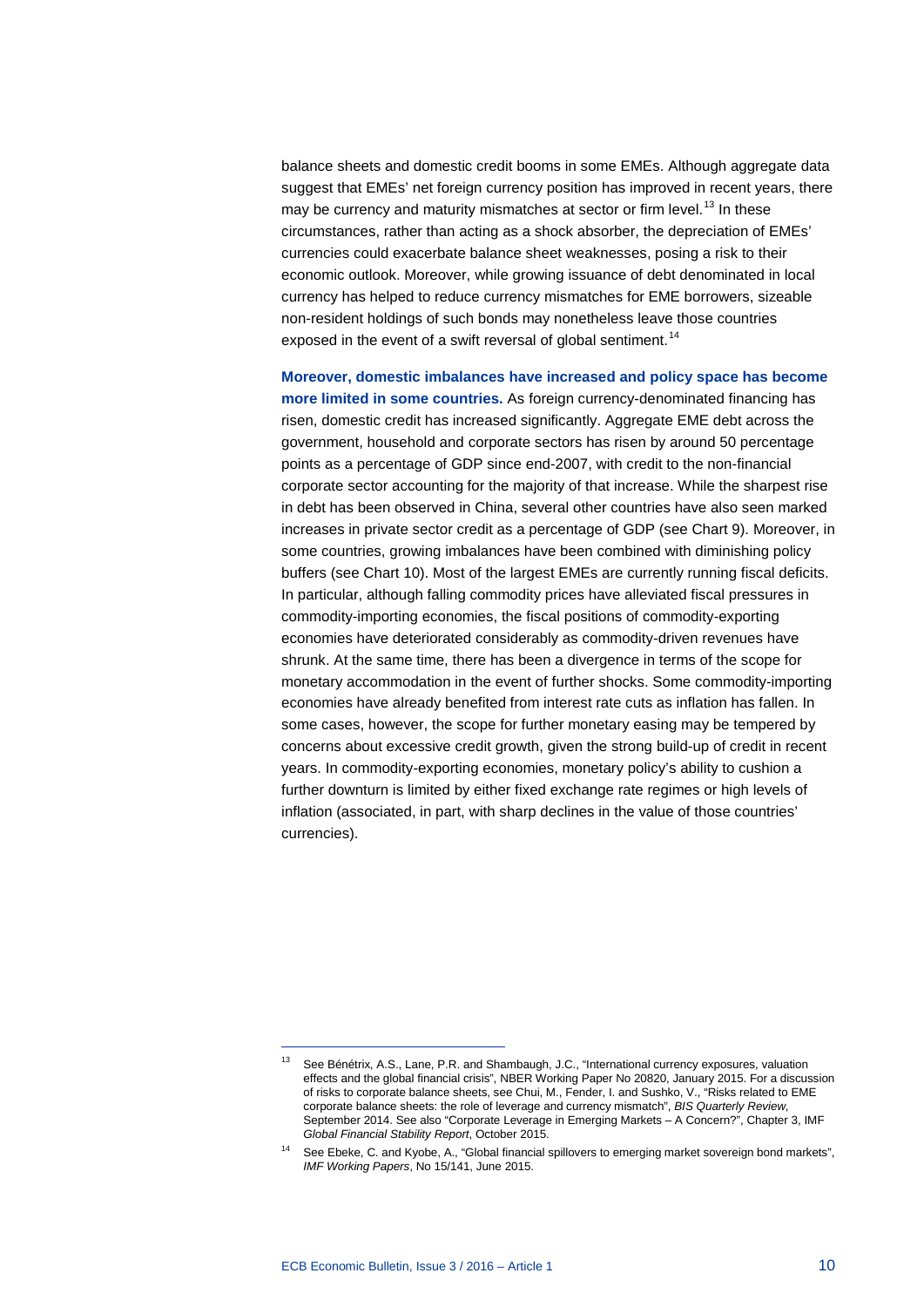### **Chart 10** EMEs' vulnerabilities relative to previous crises

(latest data for EMEs (blue bars), compared with previous crises (yellow bars))









**2. Fiscal balance (as a percentage of GDP)**









Sources: IMF, BIS, Wall Street Journal, national data and ECB staff calculations.

Notes: Blue bars show recent data for large EMEs. Yellow bars show the situation prior to previous crises in EMEs: Mexico in 1994; Thailand, Indonesia, Malaysia and South Korea<br>in 1997; and Brazil in 1998. The panels show: (with positive (negative) figures denoting surpluses (deficits)); (3) foreign exchange reserves divided by short-term external debt in 2014; (4) total external debt as a percentage of<br>GDP in 2014; (5) the standard deviatio the five years to the second quarter of 2015; (7) short-term policy interest rates minus annual CPI inflation in 2015; and (8) annual CPI inflation in 2015.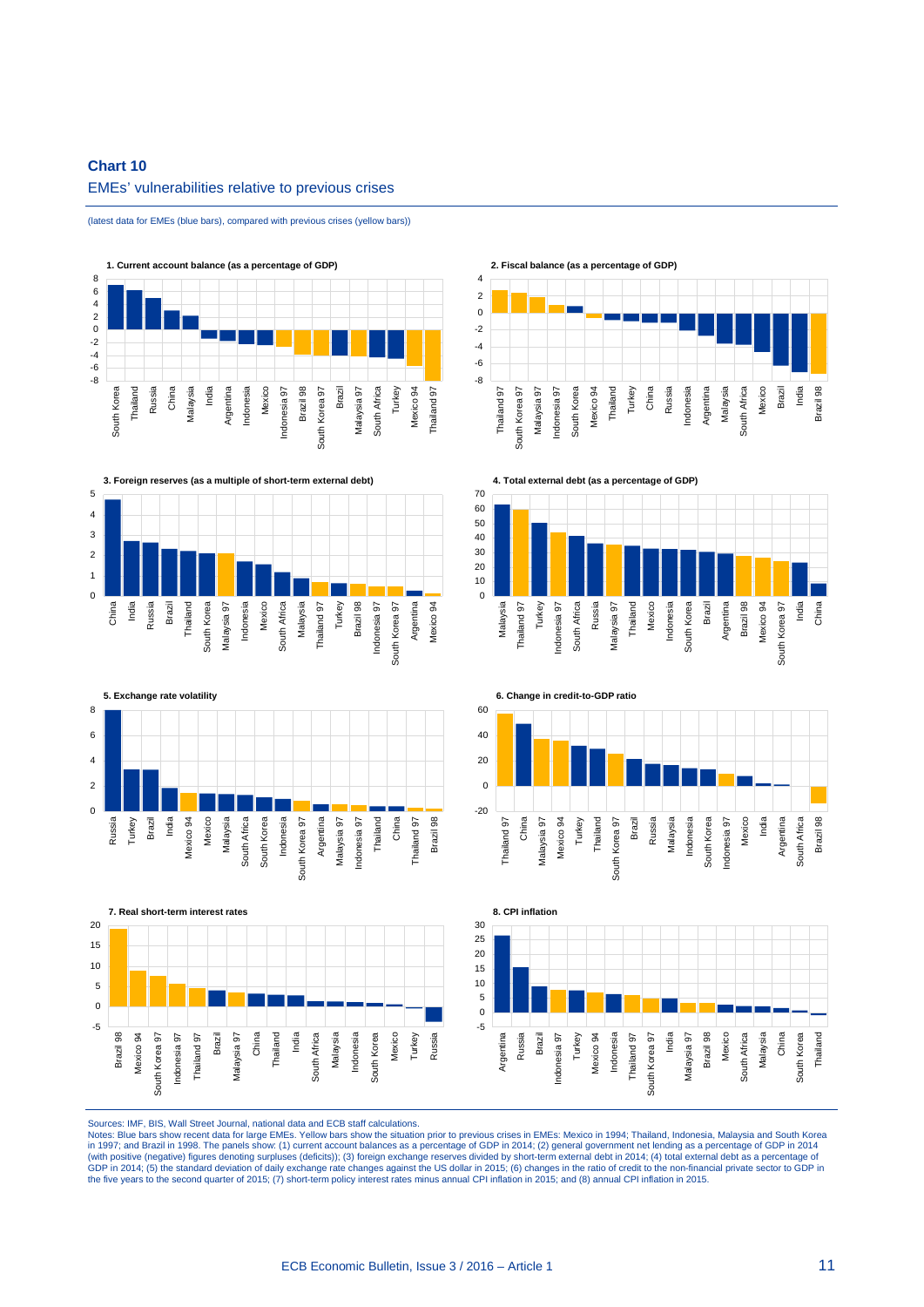#### **An abrupt shift in global risk sentiment could therefore pose risks to EMEs'**

**economic outlook.** The "taper tantrum" of 2013 provided an indication of the turbulence that could arise in the event of a sharp reversal of global risk sentiment. In May of that year, speculation about the pace of monetary policy tightening in the United States prompted a sharp increase in the yield on ten-year US Treasury bonds, which rose by almost 100 basis points between then and the end of the year. EME asset prices fell and some countries' currencies depreciated rapidly. Economies with external fragilities, such as large current account deficits or heavy reliance on external funding, experienced particularly severe financial turmoil. The Federal Reserve's decision to raise interest rates in December 2015 was met with a relatively muted response in financial markets. Federal funds futures suggest that markets are expecting subsequent policy rate increases to be very gradual, and term premia remain compressed. However, a deterioration in global funding conditions could present policymakers in the worst-affected EMEs with new challenges. Indeed, central banks could be forced to tighten monetary policy substantially to prevent large-scale capital outflows and currency depreciation.

**Moreover, other risks are also weighing on the outlook for EMEs.** The protracted downturn over the last five years has raised concerns that the effect of cyclical and structural headwinds in some EMEs could be stronger than expected. For instance, the impact of weak investment, infrastructure bottlenecks and capacity constraints could be stronger than expected. In more vulnerable economies, the limited policy space could also prevent monetary or fiscal easing from cushioning the effects of weaker demand. Finally, geopolitical risks are also continuing to weigh on the economic outlook, and increases in tensions could have adverse implications for EMEs.

## 4 The implications of the downturn in EMEs for the global economy and the euro area

**EMEs play a prominent role in the global economy.** On average, EMEs have accounted for three-quarters of global growth since 2000 (see Chart 11). In 2014 they accounted for more than one-third of global stocks of inward foreign direct investment. [15](#page-11-0) EMEs are also a significant source of demand in commodity markets. Looking ahead, therefore, developments in EMEs could affect other economies (including the euro area) through a variety of channels, including trade and financial links, their impact on commodity prices and confidence effects.

<span id="page-11-0"></span><sup>&</sup>lt;sup>15</sup> See UNCTAD statistics.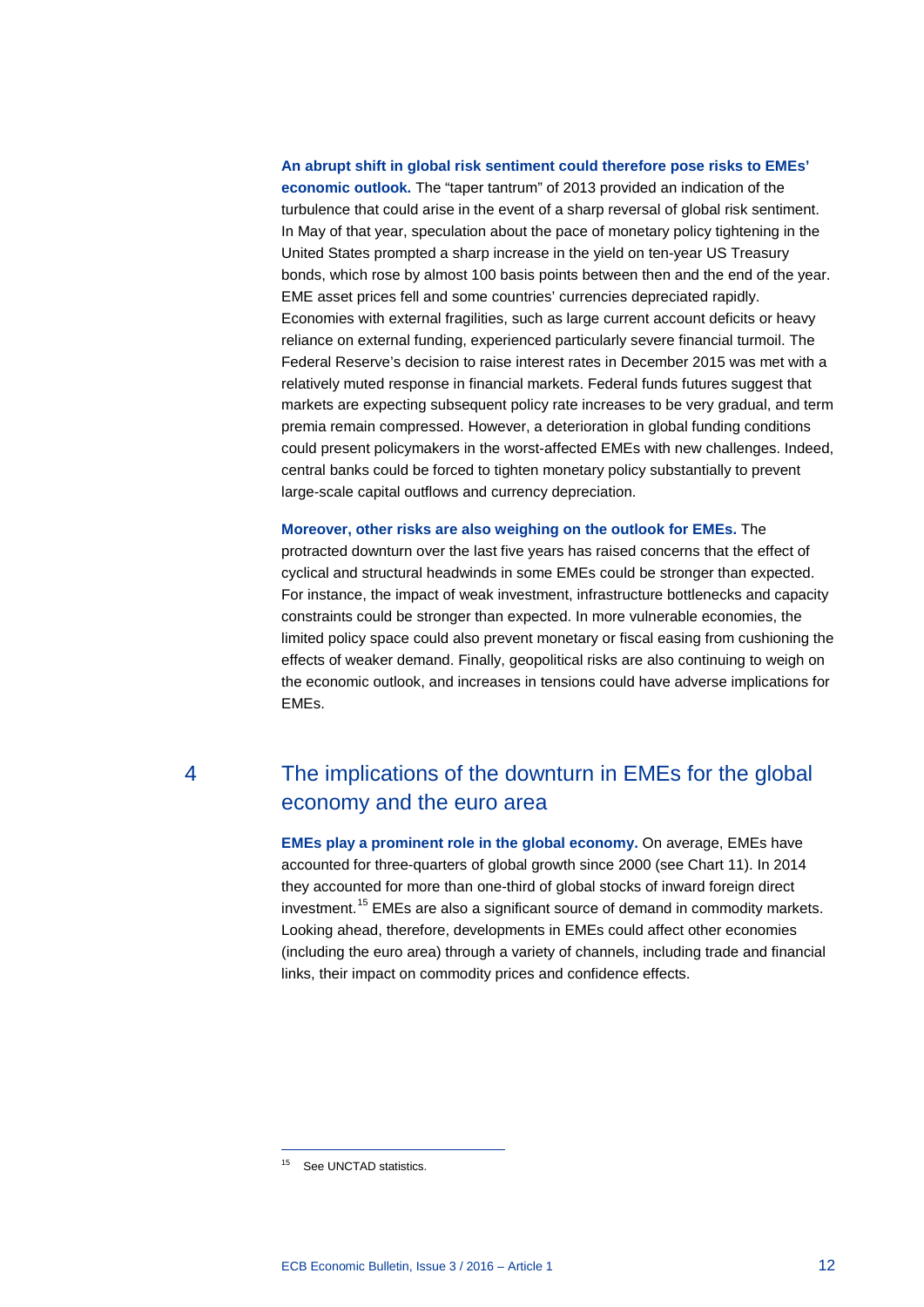Contributions to global GDP growth



-

Note: Aggregates are PPP-weighted.

### **Chart 12**





Sources: IMF Direction of Trade Statistics, Haver Analytics and ECB staff calculations. Notes: This chart shows EMEs' share of euro area countries' total nominal exports in the second quarter of 2015. The EMEs in question are Argentina, Brazil, Chile, China, Colombia, Egypt, Hong Kong SAR, India, Indonesia, Malaysia, Mexico, Russia, Saudi Arabia, Singapore, South Africa, South Korea, Thailand, Turkey and Venezuela.

#### **EMEs are an important source of external demand for the euro area.** After a

prolonged increase during the 2000s, driven chiefly by rising exports to China, EMEs' share of euro area nominal exports has stabilised at around 15%. Within the euro area, several countries have large exposures to Russia. Of the largest euro area countries, Germany has the greatest trade exposure to EMEs, particularly China (see Chart 12).<sup>[16](#page-12-0)</sup> The slowdown in EMEs has already affected economic activity in the euro area through the trade channel. Since the beginning of 2012 the contribution made by EMEs to euro area external demand has been below the longterm average (see Chart 13). In particular, sluggish demand from China, Brazil and Russia has had a negative impact on the euro area's export growth – offset, in part, by more resilient growth in other EMEs.<sup>[17](#page-12-1)</sup> A further moderation in EMEs' economic activity would weigh on euro area external demand and output.<sup>[18](#page-12-2)</sup>

<span id="page-12-0"></span><sup>&</sup>lt;sup>16</sup> For further insight into the various trade relationships between the euro area and its trading partners, see the article entitled "Transmission of output shocks across countries: the role of cross-border production chains", *Economic Bulletin*, Issue 2, ECB, 2016.

<span id="page-12-1"></span><sup>&</sup>lt;sup>17</sup> While reduced domestic spending in EMEs has contributed to declining external demand for euro area exports, some EMEs also play an important role in global supply chains. For example, weaker exports by China and other economies that are central to global supply chains may also, in part, be a symptom of the broader moderation in global trade discussed in Section 2. See the article entitled "Understanding the weakness in world trade", *Economic Bulletin*, Issue 3, ECB, 2015.

<span id="page-12-2"></span><sup>&</sup>lt;sup>18</sup> There could, for example, be an impact through the exchange rate channel. If EMEs' currencies were to depreciate in response to the slowdown in activity, the associated rise in the euro's effective exchange rate would weigh on exports.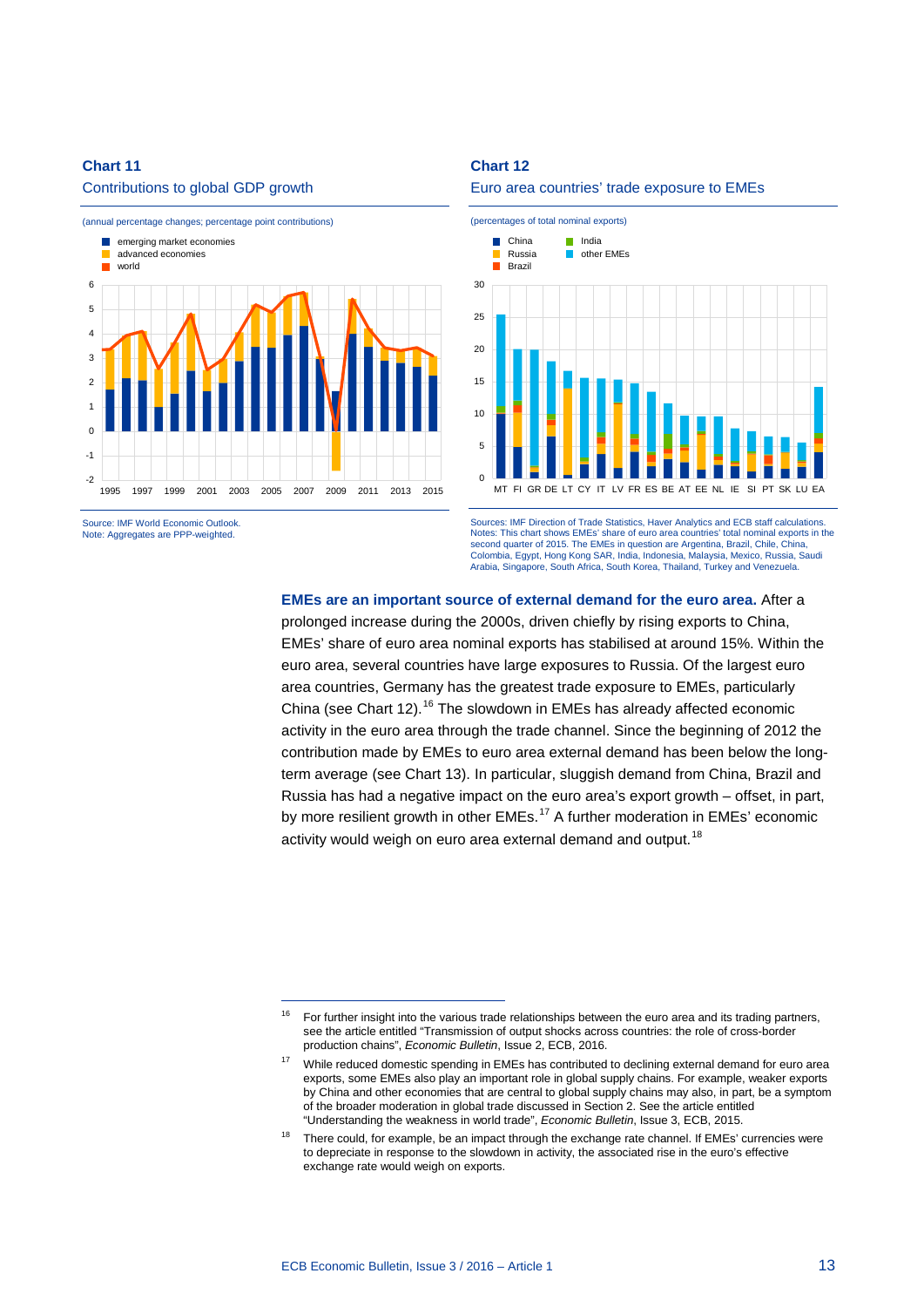EMEs' contribution to euro area real export growth



Sources: Eurostat and ECB staff calculation

Notes This chart shows the contribution of EMEs to the growth of euro area export volumes, computed as the annual growth rate of the three-month moving averages of euro area exports to the EMEs, weighted by EMEs' share in total euro area trade in the previous year. The EMEs in question are Argentina, Brazil, Chile, China, Hong Kong SAR, India, Indonesia, Malaysia, Mexico, Russia, Saudi Arabia, Singapore, South Africa, South Korea, Taiwan, Thailand and Turkey.

-

**Chart 14**





Sources: IMF Coordinated Portfolio Investment Survey and ECB staff calculations. Notes: This chart shows investment in EMEs as a percentage of total foreign investment in securities in the second half of 2014 (the latest data available). Spain and Malta have not been reported because of a lack of data. The EMEs in question are Argentina, Brazil, Chile, China, Colombia, Egypt, Hong Kong SAR, India, Indonesia, Malaysia, Mexico, Russia, Saudi Arabia, Singapore, South Africa, South Korea, Taiwan, Thailand, Turkey and Venezuela.

**On the other hand, the commodity channel would tend to dampen the adverse effects of any weakening of external demand.** EMEs are significant consumers of energy products, accounting for more than half of total energy consumption in 2014 and all of the net growth in global energy consumption over the last decade.<sup>[19](#page-13-0)</sup> When it comes to other commodities (such as metals), EMEs consume even larger proportions of global production. For example, China alone consumes more than half of the world's iron ore production and around half of the world's refined copper and aluminium output.<sup>[20](#page-13-1)</sup> Although commodity prices have already fallen substantially, a further slowdown in EMEs would weigh on commodity prices, boosting real disposable incomes in commodity-importing economies such as the euro area and helping to offset the impact of weaker external demand.

**In general, direct financial links between EMEs and the euro area remain weak.**  EMEs' share of total portfolio investment is below 10% in most euro area countries, with limited exposure to Brazil, China, India and Russia (see Chart 14). BIS data on international banking activities suggest that euro area banks have relatively small cross-border claims on six of the largest EMEs (Brazil, China, India, Mexico, Russia and Turkey), with those claims accounting for less than 4% of their total assets, although banks in some euro area countries are more exposed. Banks are mainly exposed via traditional loans, predominantly to the corporate sector.

**However, even in the absence of strong direct financial links with EMEs, the euro area could still be affected if heightened concerns about the economic** 

<span id="page-13-0"></span><sup>19</sup> Non-OECD countries accounted for 57.5% of primary energy consumption in 2014. See BP*, BP Statistical Review of World Energy*, June 2015.

<span id="page-13-1"></span><sup>20</sup> See IMF, *World Economic Outlook*, October 2015.